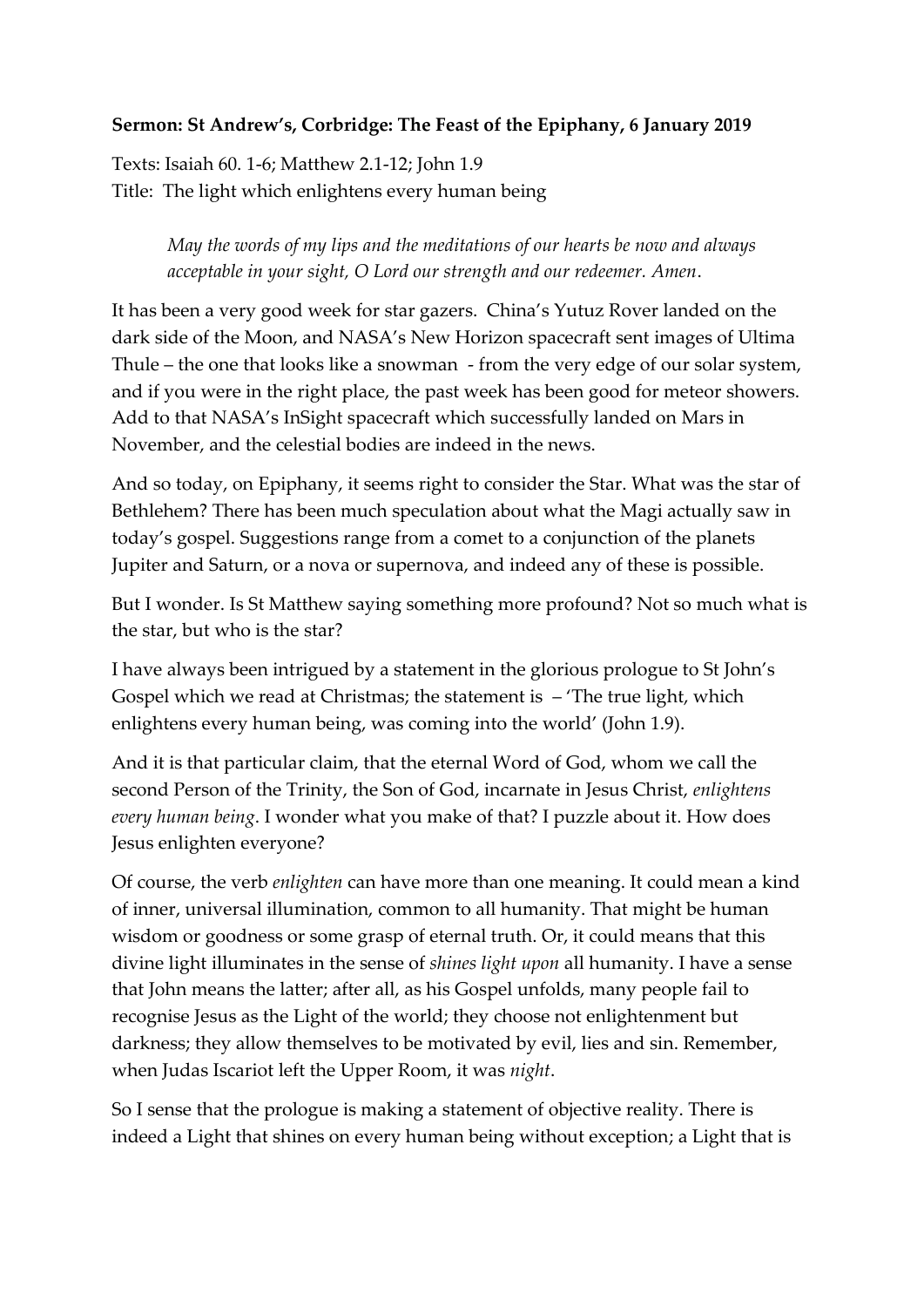true, divine, eternal; a Light that is necessary for a true knowledge of God. That Light came into the world at Christmas.

And it is this universal objectivity of the one true Light that Matthew's star represents. It is a remarkable irony that the ones who recognised the coming of this Light into the world were not God's people, the Jews, symbolised by Jerusalem and that old bruiser King Herod, but what John Milton calls 'star-led wizards' from the east. They were probably astronomers and astrologers, who believed that the heavens themselves witnessed to significant events here on earth. Whatever they saw, Matthew's star was for them a means of divine light, divine revelation, which they were able somehow to recognise, and which led them on a journey until they beheld the Word made flesh. The Magi, who studied the heavens, saw what the Biblical scholars of Jerusalem, whom Herod summoned, could not see. They responded to that Light which enlightens every one, that light which shines upon everyone. Of course, Matthew himself knew passages like our magnificent first reading from Isaiah 60:

*Arise, shine, for your light has come; the glory of the Lord has risen upon you. The Lord will arise upon you and his glory will appear over you. Nations shall come to your light, and kings to your dawning brightness.*

Note the prominence of *risen, arise. '*We have seen *his* star at its *rising*. Here is a new, glorious light that will attract nations and even monarchs. So the nations come to Jesus; the Scripture is fulfilled.

So the question is, not what is the star but who is the star? The star for Matthew is a kind of sacrament of Jesus and his over-shadowing glory. 'We have seen *his* star at its rising and have come to pay *him* homage'. This reminds us that if this Light enlightens every human being, shines upon every human being, then Jesus is for the *whole* world. He is not simply for Christians, the Church, the Jews, the religious, but for everyone. The nature he assumed was not simply for the benefit of part of humanity, but for the whole of humanity in every generation. The death that he died was not some kind of limited atonement, but was for the sins of the whole world. The risen body of Easter was not simply in order to raise up a few, but to raise up the great harvest of the dead, of whom Christ is the first-fruits.

I must confess that I, and I suspect we, struggle with the mystery as to why some human beings recognise and embrace this great Light, while others seem indifferent or even hostile to it.